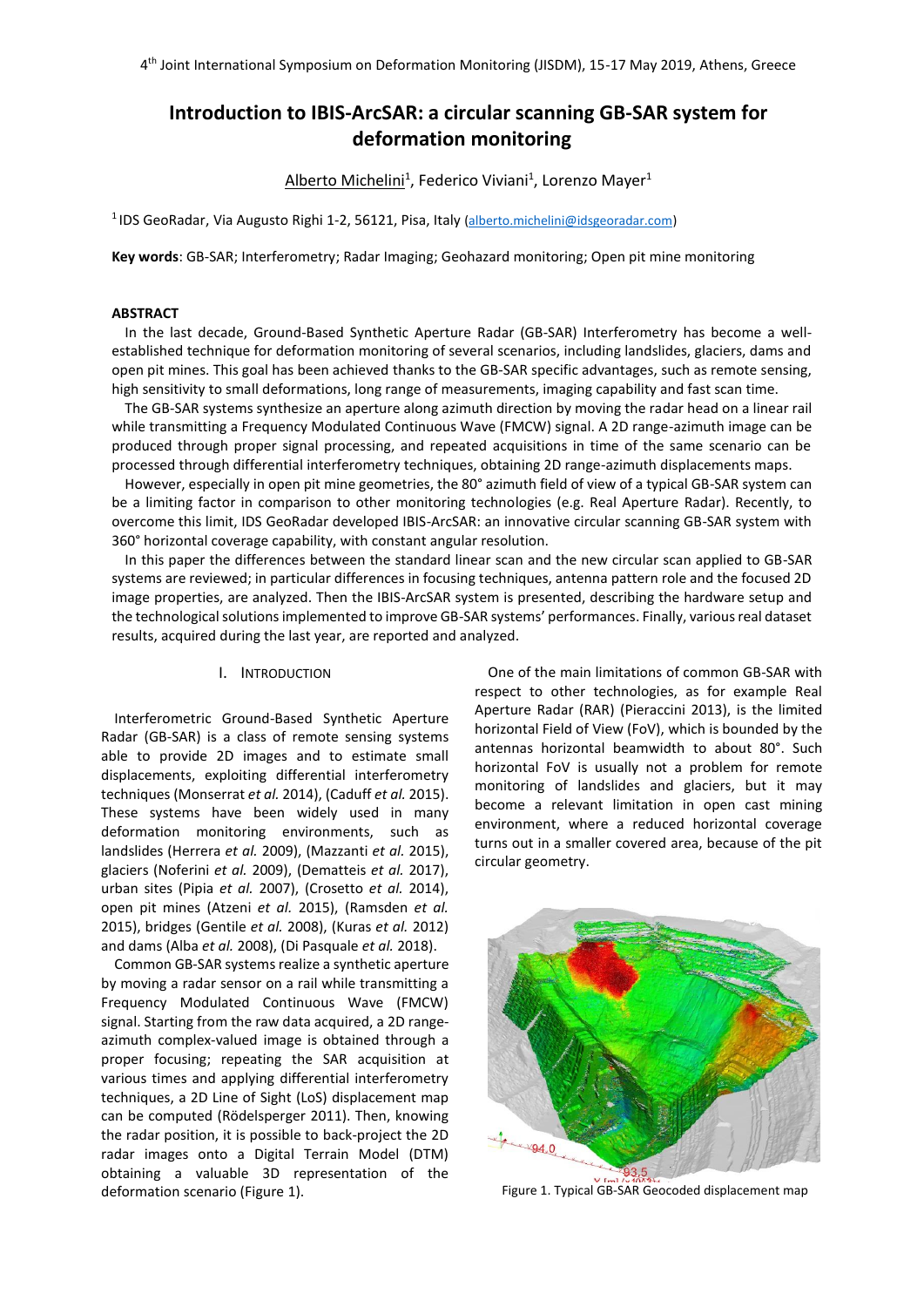To increase the GB-SAR FoV, in the past various circular scanning prototypes have been proposed and tested (Lee *et al.* 2014), (Luo *et al.* 2014), (Pieraccini *et al.* 2017) and (de Macedo *et al.* 2017) but none of them has been subsequently developed to become a fully engineered system. Recently IDS GeoRadar has developed IBIS-ArcSAR: an innovative circular scanning GB-SAR system with the capability to synthesize images at 360° with constant angular resolution and with an improved level of engineering compared to the other GB-SAR systems on the market (Viviani *et al.* 2017).

In this paper the differences between the standard linear scan and the new circular scan applied to GB-SAR systems are presented. In particular in section II some SAR imaging concept are reviewed and applied, first to the linear case (II.A), then to the circular case (II.B). In section III the IBIS-ArcSAR system is presented, first describing the hardware setup and some of the technological solutions implemented (III.A), then in section III.B two real dataset results, acquired during the last year, are reported and discussed, with particular focus on the new wide coverage introduced by the circular scanning.

#### II. SAR IMAGING

Unlike the optical or the RAR imagery, SAR data have to be pre-processed in order to obtain an exploitable image; this procedure is commonly called image focusing. SAR focusing is usually a 2D problem, in which the effects of frequency modulation and those of system motion are processed simultaneously. Since this paper analyzes the differences between linear and circular scanning, only the system motion effects will be considered in the following, in this way the focusing will be reduced to a 1D problem.

Generally speaking, a SAR acquisition can be labelled by a set of parameters  $\boldsymbol{p}$  as for examples the acquisition time, the position along a rail or the position on a curvilinear orbit. The generation of any SAR image starts with a raw data  $d$ , that is essentially what the sensor acquires during the acquisition, and that can be represented by a complex valued function  $d(p)$  of the SAR acquisition parameters (Figure 2).



Figure 2. SAR acquisition model

The scenario measured by a SAR system is usually described by a microwave backscattering coefficient that can be represented by a complex function  $\sigma(q)$ defined on an ambient space  $Q$  as for example the common three-dimensional Euclidean space. Given a target located in the position  $q' \in Q$ , SAR raw data are connected to the target reflectivity through a kernel  $K(\boldsymbol{p};\boldsymbol{q}')$  that keeps in account of the various Radar propagation factors (Bamler *et al.* 1998), (Dickey *et al.* 2001):

$$
d(\boldsymbol{p}) = \int K(\boldsymbol{p}; \boldsymbol{q}') \sigma(\boldsymbol{q}') d\boldsymbol{q}' \qquad (1)
$$

Therefore, in the SAR raw data, the signal energy from a point target is distributed across all the SAR acquisition, and the purpose of image focusing is to collect this scattered energy into a single pixel in the output image.

Starting from (1) it is possible to compute a SAR focused image  $s(q)$  evaluated in the position  $q \in Q$ , multiplying the SAR raw data by a complex steering vector  $H(q; p)$  and then integrating along SAR acquisition parameters (2).

$$
s(\boldsymbol{q}) = \int H(\boldsymbol{q};\boldsymbol{p})d(\boldsymbol{p})d\boldsymbol{p} \qquad (2)
$$

Thanks to linearity of (1) and (2), the resulting focused image can be expressed as a convolution between the target reflectivity and the system Point Spread Function (PSF)  $\chi(q; q')$  (3) that describes, as a function of  $q$ , the SAR imaging system response to a point source located in  $q'$ .

$$
s(\boldsymbol{q}) = \int \chi(\boldsymbol{q}; \boldsymbol{q}') \sigma(\boldsymbol{q}') d\boldsymbol{q}' \qquad (3)
$$

The analysis of the PSF of an imaging system allows the determination of various parameters, in particular in Radar imaging are considered, among others, the Peak Side Lobe Ratio (PSLR) and the spatial resolution

The PSLR is defined by the ratio between the strongest level of PSF sidelobes to the PSF main lobe peak level. It represents the ability of the imaging system to identify a weak target from a nearby strong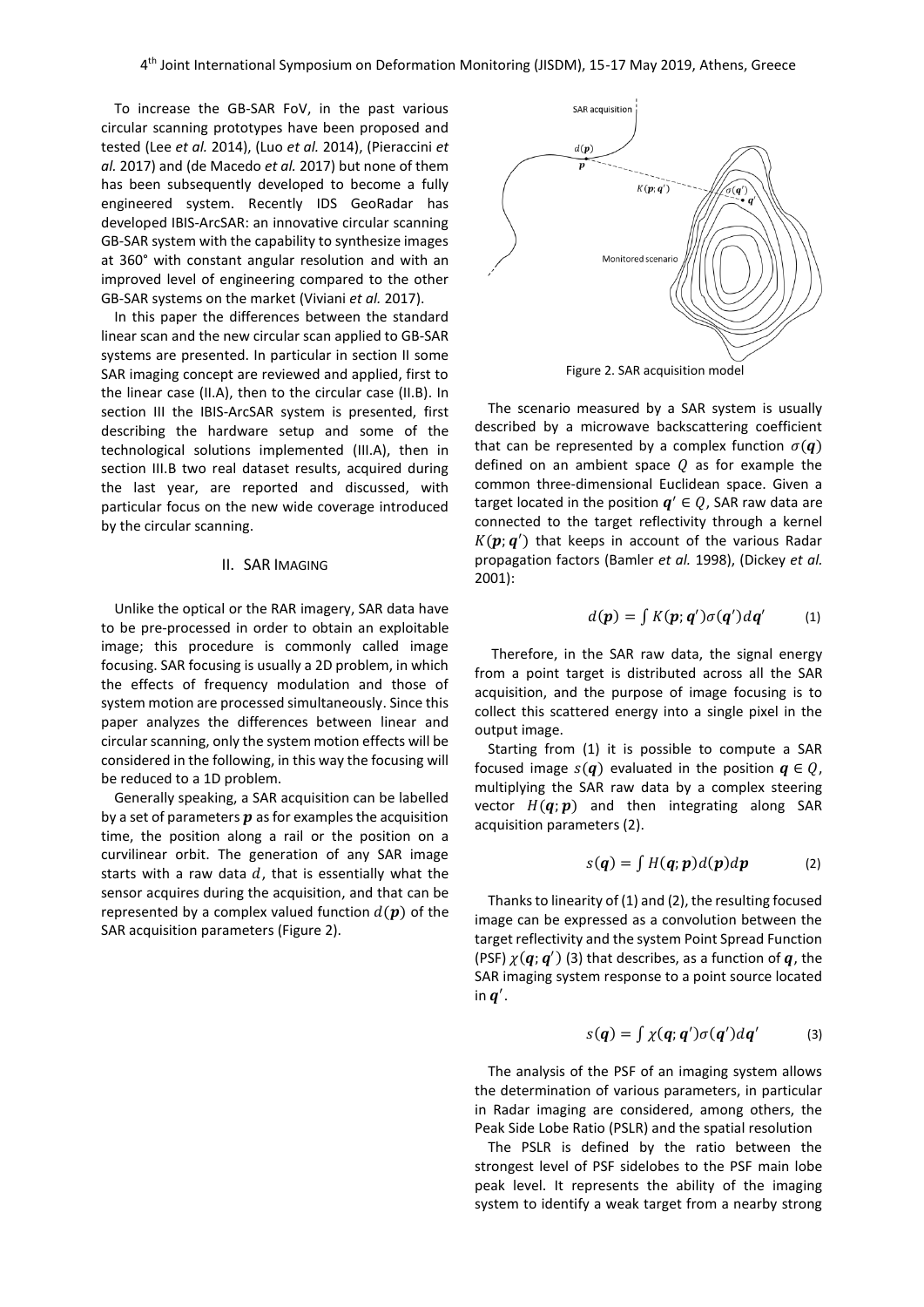one. In fact, sidelobes from large targets can obscure signals coming from nearby smaller targets.

The spatial resolution instead represents the ability of the imaging system to distinguish two close similar targets; in Radar imaging, it is usually measured by the distance between the points with intensities 3 dB below the PSF main lobe peak level.

In the SAR focused image, combining (1) and (2) it is possible to express the PSF as a convolution between the system kernel  $K$  and the focusing steering vector  $H$ :

$$
\chi(\boldsymbol{q};\boldsymbol{q}') = \int H(\boldsymbol{q};\boldsymbol{p})K(\boldsymbol{p};\boldsymbol{q}')d\boldsymbol{p} \quad (4)
$$

It is well known (Chan *et al.* 2008) that matched steering vector  $H(q; p) = K^*(p; q)$  maximize the target Signal to Noise Ratio (SNR) or equivalently it maximizes the PSF main lobe peak respect to the noise level; in physical systems, however, the aperture finiteness inevitably causes undesirable sidelobes in the PSF. SAR sidelobes, may be reduced by exploiting window taper functions  $W(p)$  across the finite aperture, albeit at the expense of other parameters degradations such as the spatial resolution (Doerry 2017).

In the next two sections, these general concepts will be applied to the specific cases of linear and circular GB-SAR

## A. *Linear GB-SAR*

Currently, the most common GB-SAR configuration exploited for deformation monitoring is the linear one. A generic linear GB-SAR system is composed by a Radar sensor that moves along a linear rail of length  $L$ (Monserrat *et al.* 2014), (Farina *et al.* 2011). Consider a Cartesian coordinate system  $(x, y, z)$  with the origin placed at the center of the rail and oriented in order to have the SAR scan directed along the positive  $x$  axis and the vertical direction along the positive  $z$  axis. With this convention the linear GB-SAR acquisition can be labelled by the parameter  $p = x/L$  that goes from −1/2 to 1/2.

Thanks to the system axial symmetry around the scan direction, it is natural to define a spherical coordinate system  $(r, \theta_l, \phi_l)$  as in Figure 3, where  $r$  is the distance from the coordinate system origin,  $\theta_l$  is the elevation angle or look-angle and  $\phi_l$  is the azimuth angle. The subscript  $l$  helps to distinguish these angles from those that will be defined for the circular case, to which they tend in the small angles limit.



Figure 3. Linear GB-SAR geometry

With this convention, given a SAR position labelled by p it is possible to express the distance  $r(p)$  between the SAR position and a point with spherical coordinates  $(r, \theta_l, \phi_l)$  as:

$$
r(p) = \sqrt{(L \cdot p - r \sin \phi_l)^2 + r^2 \cos^2 \phi_l}
$$
 (5)

Consider now a linear GB-SAR system with a central wavelength  $\lambda$  and an antenna pattern  $G(\theta_l, \phi_l)$ , that aims an acquisition scenario described by a backscattering coefficient  $\sigma(\theta_l,\phi_l)$ . After range focusing, the raw data  $d$  received at the SAR position  $p$ can be expressed as

$$
d(p) =
$$
  
\n
$$
\iint e^{-i\frac{4\pi}{\lambda}r(p)} G^{2}(\theta'_{l}, \phi'_{l}) \sigma(\theta'_{l}, \phi'_{l}) d\theta'_{l} d\phi'_{l} =
$$
  
\n
$$
\iint K_{l}(p; \theta'_{l}, \phi'_{l}) \sigma(\theta'_{l}, \phi'_{l}) d\theta'_{l} d\phi'_{l}
$$
\n(6)

Where it has been introduced the linear GB-SAR kernel  $K_l(p; \theta_l, \phi_l)$  which, in the far field region ( $r >$  $L^2/\lambda$  ), can approximate as

$$
K_l(p; \theta_l, \phi_l) \simeq
$$
  

$$
e^{-i\frac{4\pi}{\lambda}} e^{i\frac{4\pi L}{\lambda} p \sin \phi_l} G^2(\theta_l, \phi_l)
$$
 (7)

Directly from this expression, some properties of the corresponding SAR imaging, can be deduced: first, the radiation pattern contribution is separated from the SAR position dependence, therefore the antennas will have no effect on the focusing procedure; secondly the azimuth angle is connected to the SAR position parameter through the sine function, indicating that the angular resolution is not azimuth independent but will vary as  $cos^{-1}\phi_i$ ; finally the kernel phase, does not depend on the elevation angle, therefore the knowledge of the scenario topography is not necessary to carry out the focusing.

As discussed before, focused data relative to the direction  $\phi_l$  is obtained multiplying the raw data  $d(p)$ by a steering vector  $H_l(p; \phi_l)$  and integrating along SAR positions. In this case the generic steering vector is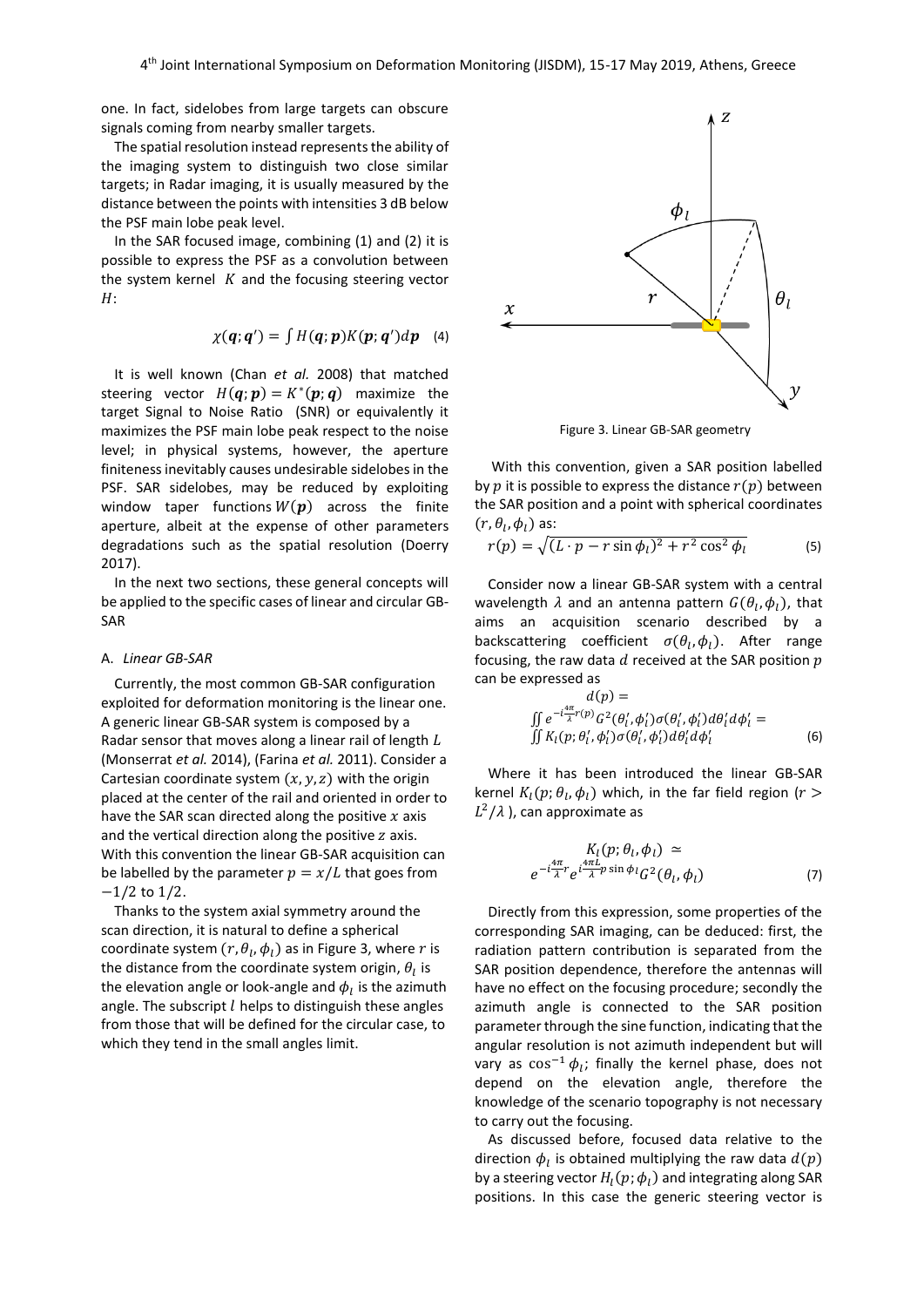given by the matched one multiplied by a window taper function:  $4\pi l$ 

$$
H_l(\phi_l; p) = W(p)e^{-i\frac{\pi n}{\lambda}p\sin\phi_l} \qquad (8)
$$

Considering for example a window taper function that guarantees a 26 dB PSLR, it is possible to show from simple simulation (Figure 4) that the corresponding azimuth resolution  $\delta \phi_l$  is the usual

$$
\delta \phi_l = \frac{\lambda}{2L \cos \phi_l} \tag{9}
$$



Figure 4. PSF of a linear GB-SAR with a 26 dB PSLR

#### B. *Circular GB-SAR*

After reviewing the basic concepts of the linear GB-SAR imaging, it is possible to extend them to the circular scan case. Generic circular GB-SAR system is composed by a radar sensor that moves on the  $xy$  plane along a circle of radius  $R$ , thus consider a Cartesian coordinate system  $(x, y, z)$  with the origin placed at the centre of the SAR rotation and oriented in order to have the axis of rotation directed along the positive  $z$  (Figure 5)

Thanks to the system axial symmetry around the rotation axis, it is also possible to define a spherical coordinate system  $(r, \theta_c, \phi_c)$  as in Figure 5 and the SAR scan positions can be labelled by the parameter  $p =$  $\phi_c/2\pi$  that goes from -1/2 to 1/2. Given a point inside the monitored scenario it is possible to express the distance  $r(p)$  between the target and a SAR position labelled by  $p$  as

$$
r(p) = \sqrt{r^2 - 2rR\cos\theta_c\cos(2\pi p - \phi_c) + R^2}
$$
 (10)

Analogously to the linear case, consider now a circular GB-SAR system with a central wavelength  $\lambda$  and an antenna pattern  $G(\theta_c, \phi_c)$ , that aims an acquisition scenario described by a backscattering coefficient  $\sigma(\theta_c, \phi_c)$ . After range focusing, the raw data  $d$  received at the SAR position  $p$  can be expressed as



Figure 5. Circular GB-SAR geometry

$$
d(p) = \iint e^{-i\frac{4\pi}{\lambda}r(p)} G^2(\theta_c', \phi_c' - 2\pi p) \sigma(\theta_c', \phi_c') d\theta_c' d\phi_c' = \iint K_c(p; \theta_c', \phi_c') \sigma(\theta_c', \phi_c') d\theta_c' d\phi_c'
$$
\n(11)

Where it has been introduced the circular GB-SAR kernel  $K_c(p; \theta'_c, \phi'_c)$  which in the far field region ( $r >$  $R^2/\lambda$  ) can approximate as

$$
K_c(p; \theta_c, \phi_c) =
$$
  

$$
e^{i\frac{4\pi}{\lambda}R\cos\theta_c\cos(\phi_c - 2\pi p)}G^2(\phi_c - 2\pi p, \theta_c)
$$
 (12)

Also in this case, it is possible to deduce some SAR imaging properties directly from the kernel expression: first, because of the antenna rotation, the radiation pattern contribution is not anymore a multiplying factor but is convoluted with the SAR position parameter, acting as an analogical window taper function, and focusing procedure will depend on the antennas characteristics. Secondly the azimuth angle is connected linearly to the SAR position parameter, indicating that the angular resolution is constant, as expected from a circular scan. Finally the kernel phase depends also on the elevation angle  $\theta_c$ , therefore it is necessary to have a certain knowledge of the scenario topography to carry out properly the focusing.

As before, data focusing along the direction  $\phi_c$  is obtained by multiplying the received signal by a steering vector  $H_c(\phi_c, \theta_c; p$  ) and integrating along SAR positions. In this case, because of the antenna contribution, the matched steering vector contains already a window taper function  $W = G^2$  given by the antenna radiation pattern. In this case, it is possible to focus the SAR image directly with the matched steering vector

$$
H_c(\phi_c, \theta_c; p) =
$$
  
\n
$$
G^2(\phi_c - 2\pi p, \theta_c)e^{-i\frac{4\pi}{\lambda}R\cos\theta_c\cos(\phi_c - 2\pi p)}
$$
\n(13)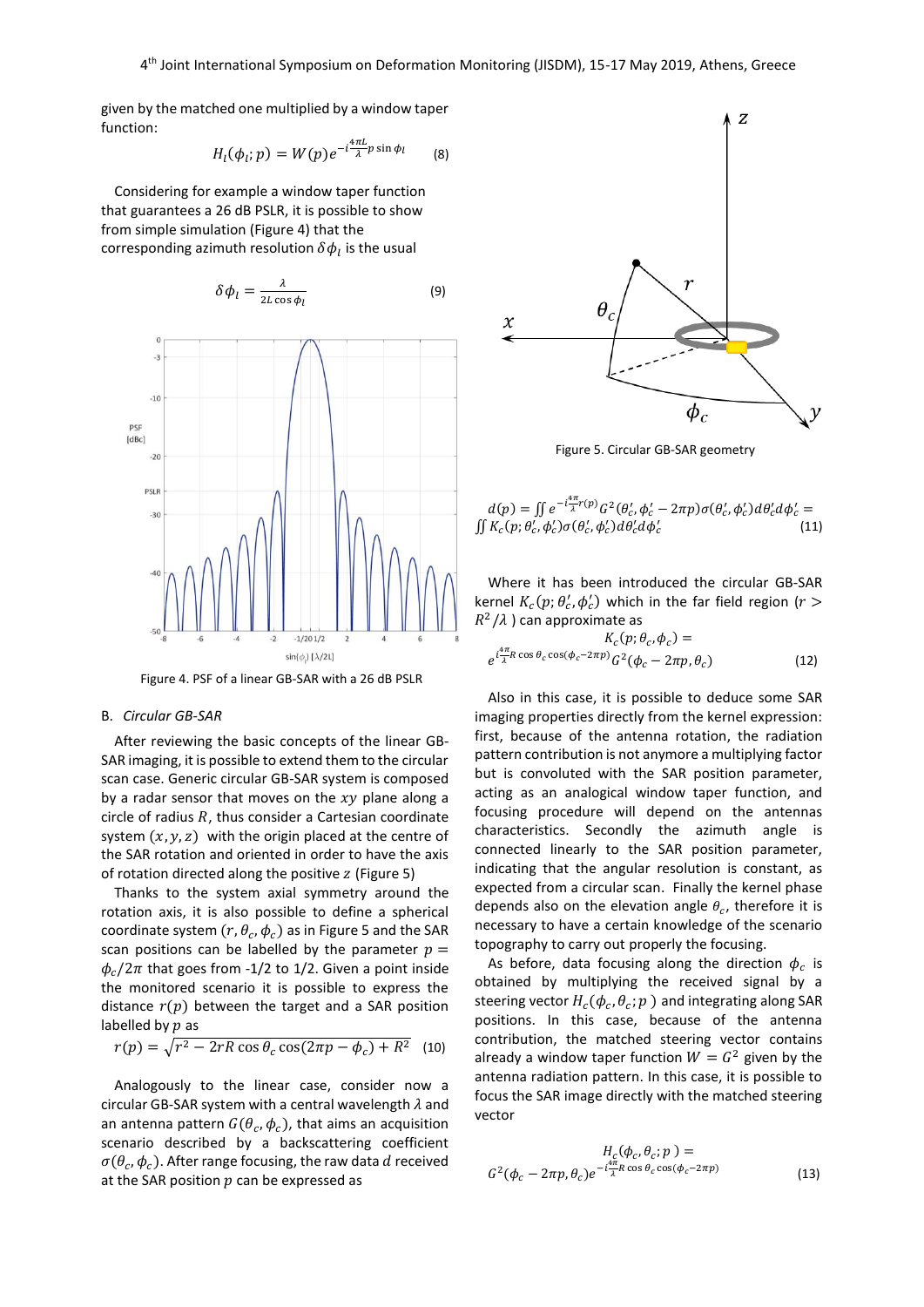To compare the circular PSF to the linear one, it is possible to select an appropriate antenna pattern and the correspondent steering vector, to obtain a 26 dB PSLR; the simulation shows that also in the circular case the corresponding azimuth resolution is the usual one for the circular SAR (Pieraccini *et al.* 2017):

$$
\delta \phi_c = \frac{\lambda}{4R \sin \frac{\phi_{BW}}{2}} \tag{14}
$$

Where  $\phi_{BW}$  is the antenna azimuth beamwidth.



IBIS-ArcSAR is a recently developed circular GB-SAR system by IDS GeoRadar; this innovative system has been conceived to bring in the mining industry 360° pit coverage capabilities from one single equipment. The Hardware and Software architecture have been designed for fast deployment and robustness, to ensure the highest operating standards even in a complex environment such as the mining one. The system technical specifications are resumed in Table 1.

In this section IBIS ArcSAR system is described and some real datasets are presented and discussed.

Table 1. IBIS-ArcSAR specification

| Column 1           |                      |
|--------------------|----------------------|
| Wavelength         | 17.43 mm             |
| Power transmitted  | $\leq$ 20 dBm        |
| Range resolution   | 37.5 cm              |
| Azimuth resolution | 4.3 mrad             |
| Operative range    | 5 km                 |
| Azimuth FoV        | $360^\circ$          |
| Elevation FoV      | 60°                  |
| Scan time          | $360^\circ$ in $40s$ |

### A. *System hardware description*

IBIS-ArcSAR hardware basically consists of an interferometric radar sensor moved by a rotating mechanical arm, all positioned on a mobile trailer equipped with a built-in power supply system that, combined with a total power consumption of less than 100 W, guarantees the autonomy of the whole system (Figure 7)



Figure 7. IBIS ArcSAR system hardware overview

Compared to current GB-SAR systems, the major innovations introduced by IBIS-ArcSAR, reside in the arm-sensor module, that, in addition to the new scanning mode, integrates two GNSS antennas, a High-Definition (HD) camera, and two additional Radar channels, connected to two horn antennas. (Figure 8)



Figure 8. IBIS ArcSAR HW description

The two GNSS antennas are separated by a 1.3 m baseline and connected to a dual-frequency, dualantenna GNSS receiver that allows the automatic measurement of system position and orientation with better accuracy than the system spatial resolution (Table 1). This integration considerably simplifies the geocoding procedure of the radar data, which is currently carried out manually by the GB-SAR users.The HD camera is a 16 Megapixel (MP) camera with 34°x49° field of view, that moves jointly with the sensor, taking several pictures during the circular scan. Once all the photos have been acquired, it is possible to process them with photo-stitching techniques to obtain a single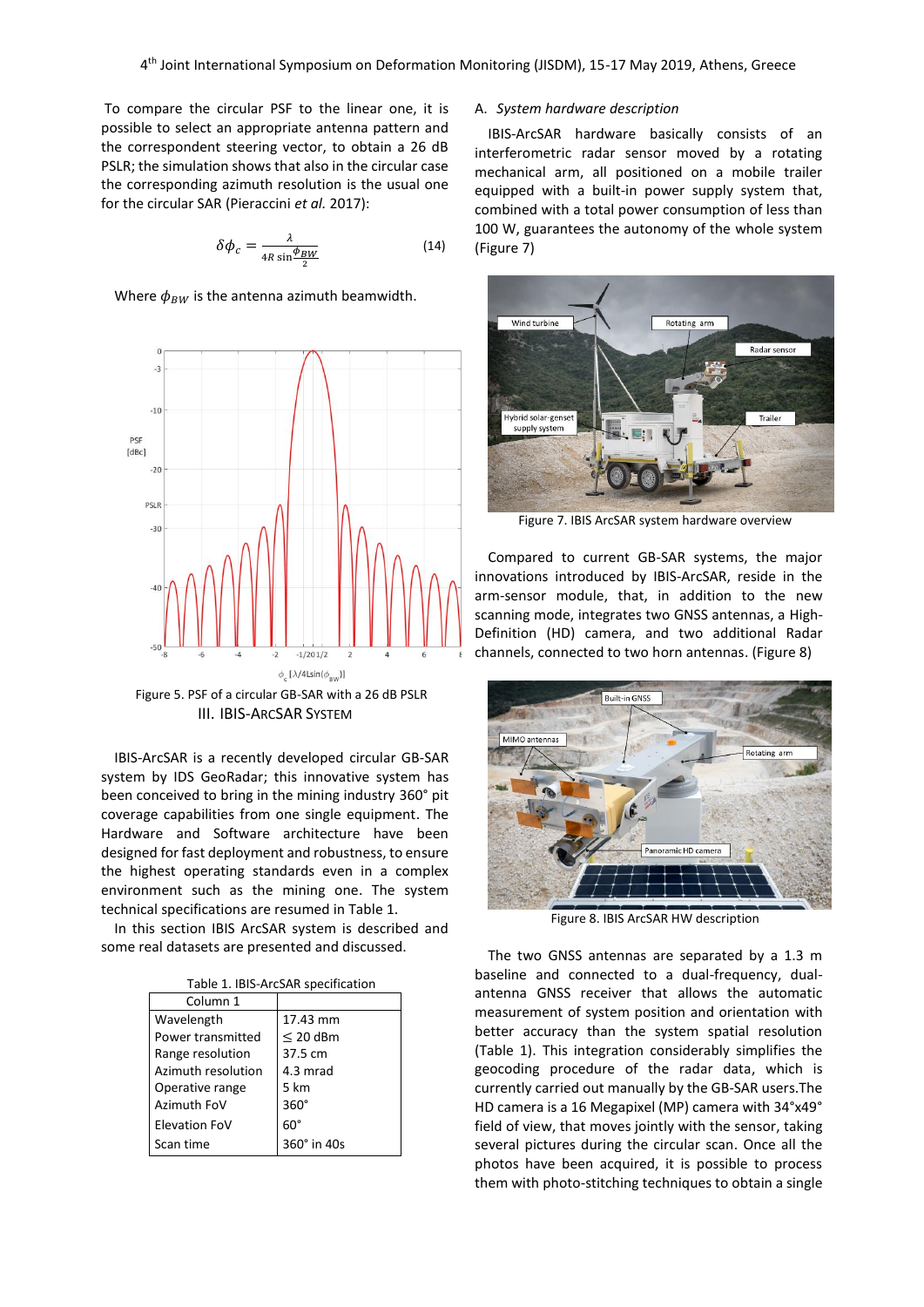360°x49° field of view panoramic image, large up to 180 MP.

The two additional radar channels (one transmitter and one receiver) allow to acquire, in Multiple Input Multiple Output (MIMO) mode, four data streams at different baselines with a total 150 mm height.In this way, with only one SAR acquisition it is possible to estimate the scenario topography with no atmospheric contribution to the interferometric phase (Noferini *et al.* 2007), and use this information to perform both the focusing stage and the DTM reconstruction of the acquired scenario at low computational cost (Viviani *et al.* 2018).

## B. *Data Analysis*

In this section two real IBIS-ArcSAR datasets are presented and discussed, with particular attention to the system's ability to acquire large FoV images.

The first scenario considered is an open pit gold mine with a diameter of about 2 km. IBIS-ArcSAR was deployed around halfway down the pit slope allowing to acquire relevant signals over all 360° of the circular scan, and to identify about 520'000 Permanent Scatterers (PS) (Ferretti *et al.* 2001) in the SAR image (Figure 9).



Figure 9. First scenario - Geocoded Power map

To better quantify the quality of interferometric data, temporal coherence was computed over a subset of 61 consecutive images, corresponding to 2h of continuous monitoring (Figure 10). The result indicates that more than 90% of the selected PS have a temporal coherence greater than 0.9, while about 40% of the PS have a temporal coherence even greater than 0.995, equivalent to a deformation measurement precision better than 0.1 mm (Just *et al.* 1994).

Starting from this data quality it is possible to obtain excellent results of the interferometric processing, which can be used by mine geotechnics in the form of displacement or velocity maps. As an example, in Figure 11 is shown the geocoded velocity map computed over a 24 h interval. The area subject to deformation, is clearly visible and identifiable within the pit. Moreover, the velocity of every PS is precisely

reported, allowing the application of geohazard alarms based on deformation rates.



Figure 10. First scenario - Temporal coherence map computed over 61 consecutive acquisitions.



Figure 11. First scenario - Geocoded Velocity map

The second scenario considered is an open pit gold mine with a diameter of about 1.5 km; in this case IBIS-ArcSAR was deployed on one side of the pit, in order to cover the whole opposite slope inside a 150° FoV. The peculiarity of this dataset is that it contains a large moving area, occupying an angular sector greater than 40°. In these particular conditions, the IBIS-ArcSAR broad coverage allows to measure, together with the moving PS, a considerable number of stable PS which in turn allows a more effective atmospheric compensation. To better illustrate this concept, it is useful to consider Figure 12, where a raw interferogram is reported. Analyzing the interferometric phase only in the azimuth central sector, it would be difficult to distinguish the atmospheric contribution from that due to the real deformation. On the other hand, considering the phase globally, it is not complicated to distinguish the linear varying atmospheric contribution from the strongly non-linear deformation, and thus compensate the Atmospheric Phase Screen over the whole interferogram (Figure 13)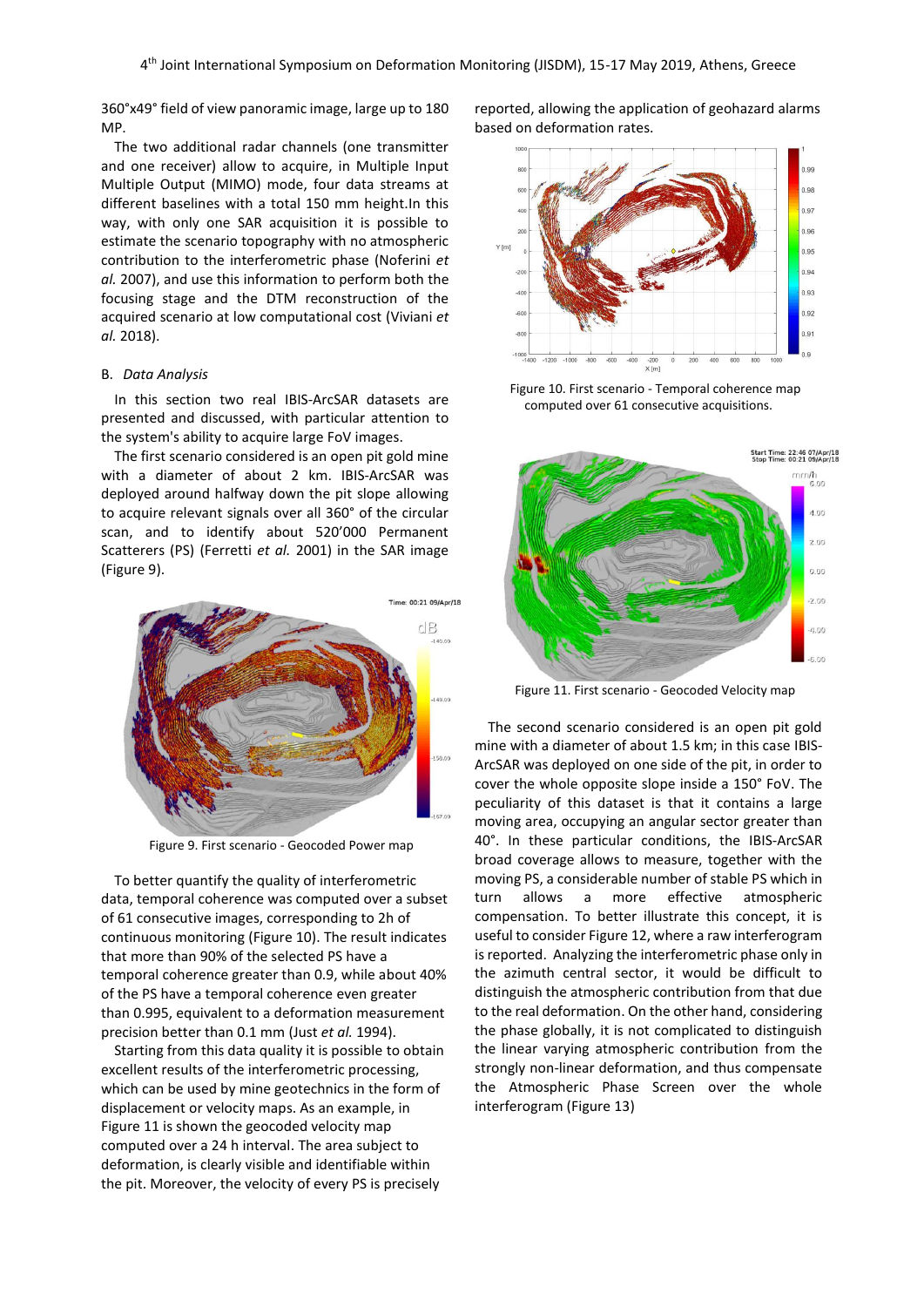

Figure 12. Second scenario - Raw interferogram in Polar coordinates



Figure 13. Second scenario - Compensated interferogram in Polar coordinates

# IV. CONCLUSIONS

In this paper we have presented IBIS-ArcSAR, a new circular scanning GB-SAR system, developed to extend the FoV of the usual linear GB-SAR. This innovation has been proved to be extremely profitable, especially in open cast mining environment, where it allows an adequate coverage of the entire pit and it can help to improve the atmospheric compensation processing.

# References

- Alba, M., G. Bernardini, A. Giussani, P. P. Ricci, F. Roncoroni, M. Scaioni, P. Valgoi, and Zhang, K. (2008) Measurement of dam deformations by terrestrial interferometric techniques*. Int. Arch. Photogramm. Remote Sens. Spat. Inf. Sci*, 37, 133-139.
- Atzeni, C., M. Barla, M. Pieraccini, and F. Antolini, (2015) Early warning monitoring of natural and engineered slopes with ground-based synthetic-aperture radar. *Rock Mechanics and Rock Engineering*, 48(1), 235-246.
- Bamler, R., and P. Hartl, (1998) Synthetic aperture radar interferometry. *Inverse problems*, 14(4), R1.
- Caduff, R., F. Schlunegger, A. Kos, and A. Wiesmann, (2015) A review of terrestrial radar interferometry for measuring surface change in the geosciences *Earth Surf. Process. Landforms*, 40, 208–228.
- Chan, Y. K., and V. C. Koo, (2008). An introduction to synthetic aperture radar (SAR). *Progress In Electromagnetics Research*, 2, 27-60.
- Crosetto, M., O. Monserrat, G. Luzi, M. Cuevas-González, and N. Devanthéry, (2014) Discontinuous GBSAR deformation monitoring. *ISPRS Journal of Photogrammetry and Remote Sensing*, 93, 136-141.
- Doerry, A. W. (2017). Catalog of window taper functions for sidelobe control. *Sandia National Laboratories*, Albuquerque, New Mexico, USA.
- Dematteis, N., G. Luzi, D. Giordan, F. Zucca, and P. Allasia, (2017) Monitoring Alpine glacier surface deformations with GB-SAR. *Remote Sensing Letters*, 8(10), 947-956.
- Di Pasquale, A., G. Nico, A. Pitullo, and G. Prezioso, (2018) Monitoring strategies of earth dams by ground-based radar interferometry: How to extract useful information for seismic risk assessment. *Sensors*, 18(1), 244.
- Dickey, F. M., L. A. Romero, A. W. Doerry, (2001) Superresolution and synthetic aperture radar. Sandia Report, SAND2001-1532, *Sandia National Laboratories, Albuquerque*, NM, 87185.
- Farina, P., Leoni, L., Babboni, F., Coppi, F., Mayer, L. and Ricci, P. (2011) IBIS-M, an innovative radar for monitoring slopes in open-pit mines *Proc. Int. Symp. Rock Slope Stabil. Open Pit Mining Civil Eng*.
- Ferretti, A., Prati, C., and Rocca, F. (2001). Permanent scatterers in SAR interferometry. *IEEE Transactions on geoscience and remote sensing*, 39(1), 8-20.
- Gentile, C., and G. Bernardini, (2008) Output-only modal identification of a reinforced concrete bridge from radarbased measurements. *Ndt & E International*, 41(7), 544- 553.
- Herrera, G., J. A. Fernández-Merodo, J. Mulas, M. Pastor, G. Luzi, and O. Monserrat, (2009) A landslide forecasting model using ground based SAR data: The Portalet case study. *Engineering Geology*, 105(3-4), 220-230.
- Just, D. and Bamler, R. (1994). Phase statistics of interferograms with applications to synthetic aperture radar. *Applied optics*, 33(20), 4361-4368.
- Kuras, P., T. Owerko, Ł. Ortyl, R. Kocierz, O. Sukta, and S. Pradelok, (2012). Advantages of radar interferometry for assessment of dynamic deformation of bridge. In *6th International Conference on Bridge Maintenance, Safety and Management* (IABMAS 2012), Stresa, Lake Maggiore (pp. 885-891).